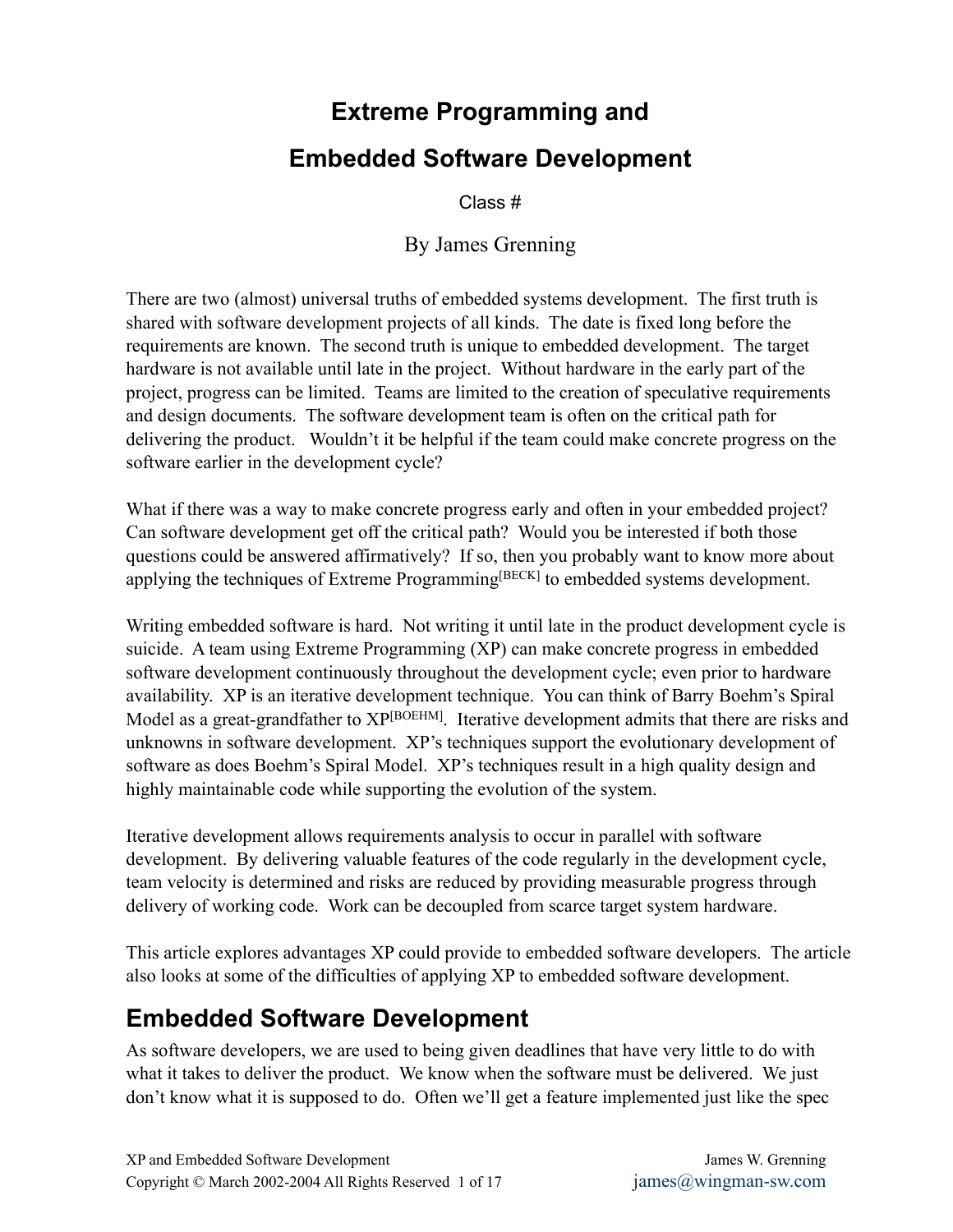says, but when marketing sees the product; they now know the spec was not quite right. We lose a customer, the feature priorities change. We work long hours to deliver against the dates, but do not always make it. Prototype hardware is scarce or unavailable until late in the development cycle. We may have to schedule time to test on this limited resource, or fight for capital investments for more test beds. Too often this is the software developer's world. We can complain about it, or we can get good at dealing with our world. I prefer the latter.

Over the last 20 years, embedded software developers have used processes to prevent some of the problems mentioned above. We practiced defect prevention and used documentation and reviews as the main tools. We have prevented many defects, but many still escaped our best efforts. Processes were supposed to keep project from being late, but late projects still plague the industry. Processes were supposed to help us deliver the right functionality the first time, but often the desired functionality is not easily determined up front.

There are differences between embedded software and non-embedded software that can make embedded software development even harder. The development machine architecture is often different from the target machine. The hardware for the target machine is usually developed concurrently with the software, and therefore not available until late in the project. There may be real-time constraints, concurrent processing, and safety issues. Typical human-computer interfaces are not used and the computer operating the machine is hidden from the user. Resource constraints such as limited memory space or processing power are the norm.

## **What is Extreme Programming?**

Kent Beck, author of Extreme Programming Explained says, "XP is a light-weight methodology for small-to-medium-sized teams developing software in the face of vague or rapidly changing requirements." Simply stated, XP is a set of values, rights and best practices that support each other in incrementally developing software.

XP values Communication, Simplicity, Feedback and Courage.

The team has the right to do a quality job all the time, be honest with each other and to have a real life outside of work. Team members communicate with each other openly and honestly. Problems are solved simply, designs are kept simple. We get feedback by writing tests and showing the customer what was asked for. We need courage to be honest about what is possible, to improve a design when the pressure is on and to challenge the status quo.

XP is a collection of best practices. Some may sound familiar. Some may sound foreign.

*Customer Team Member* – Teams have someone (or a group of people) representing the interests of the customer. They decide what is in the product and what is not in the product. I'll refer to this group of people as the customer or the customer team in this paper. The customer is responsible for acceptance testing the product. This means the customer team needs skilled testers.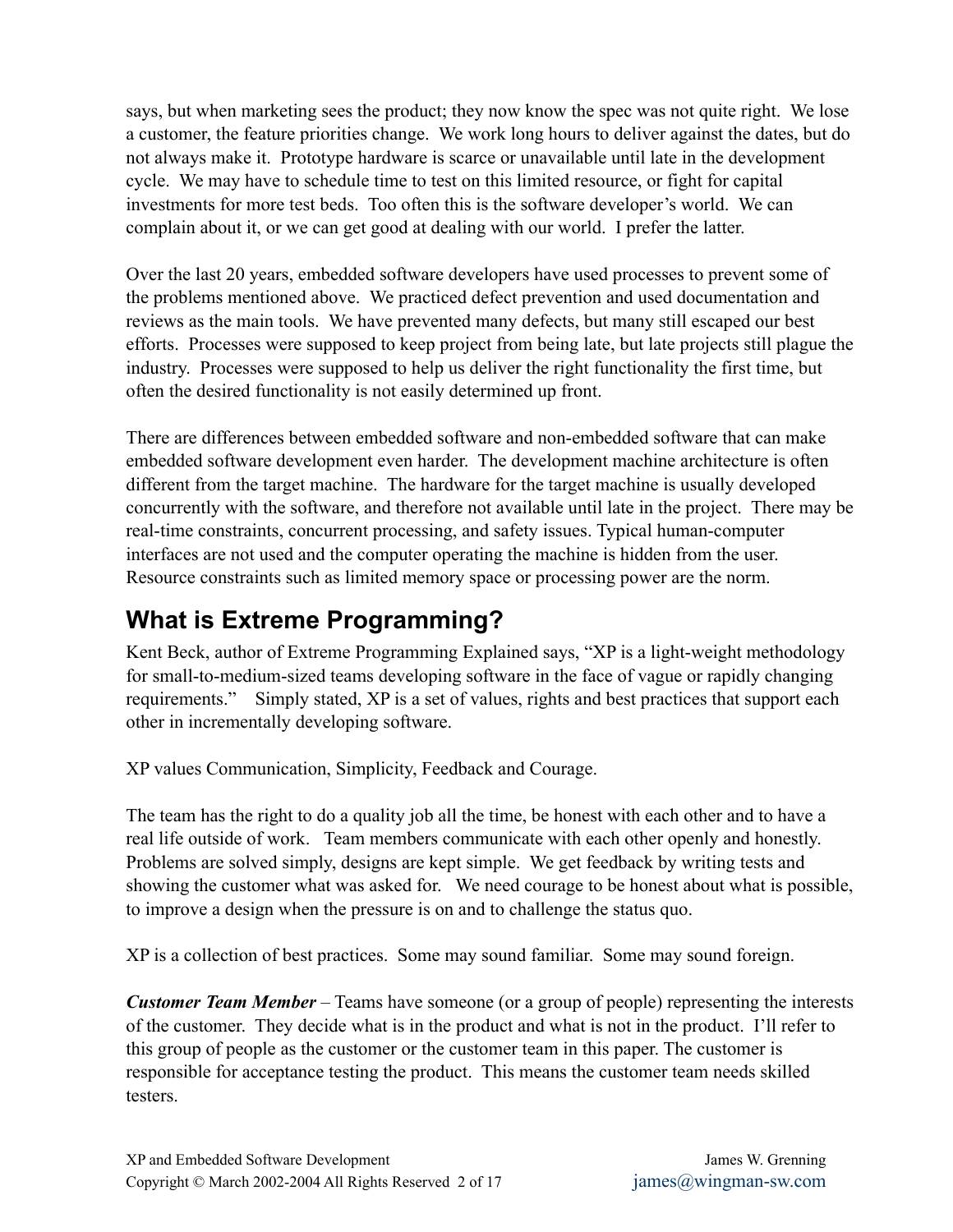*User Story* – A User Story represents a feature of the system. The customer writes the story on a note card. Stories are small. The estimate to complete a story is limited to no greater than what one person could complete within a single iteration. If the story is too big to complete in an iteration, split it into smaller stories. If you are used to use cases, a story is like the name of a use case. The details of the use case are in the acceptance tests.

*Planning Game* - XP is an iterative development process. In the planning game, the customer and the programmers determine the scope of the next release. Programmers estimate the effort to complete each story. Customers select stories and package them into iterations. Stories are prioritized by the customer according to their business value and cost.

*Small Releases* – Programmers build the system in small releases. An iteration is typically two weeks. A release is a group of iterations that provide valuable features to the users of the system.

*Acceptance Testing* – The customer team writes acceptance tests. The tests demonstrate that the story is complete. Acceptance tests provide the details behind the story. Tests are defined prior to completing a story. The programmers and the customer automate acceptance tests. Programmers run the tests multiple times per day.

*Open Workspace* – To facilitate communications the team works in an open workspace with all the people and equipment easily accessible.

*Test Driven Design* – Programmers write software in very small verifiable steps. First, a small test is written, followed by just enough code to satisfy the test. Then another test is written, and so on.

*Metaphor* – The system metaphor provides an idea or a model for the system. It provides a context for naming things in the software, helping the software communicate to the programmers.

*Simple Design* – The design in XP is kept as simple as possible for the current set of implemented stories. Programmers don't build frameworks and infrastructure for the features that might be coming. Frameworks and infrastructure evolve as the application evolves.

*Refactoring* – As programmers add new features to the project, the design may start to get messy. If this continues, the design deteriorates. Refactoring is the process of keeping the design clean, incrementally. [FOWLER]

*Continuous Integration* – Programmers integrate and test the software many times a day. Big code branches and merges are avoided.

*Pair Programming* – Two programmers collaborate to solve one problem. Programming is not a spectator sport. Both programmers are engaged in the solution of the problem at hand.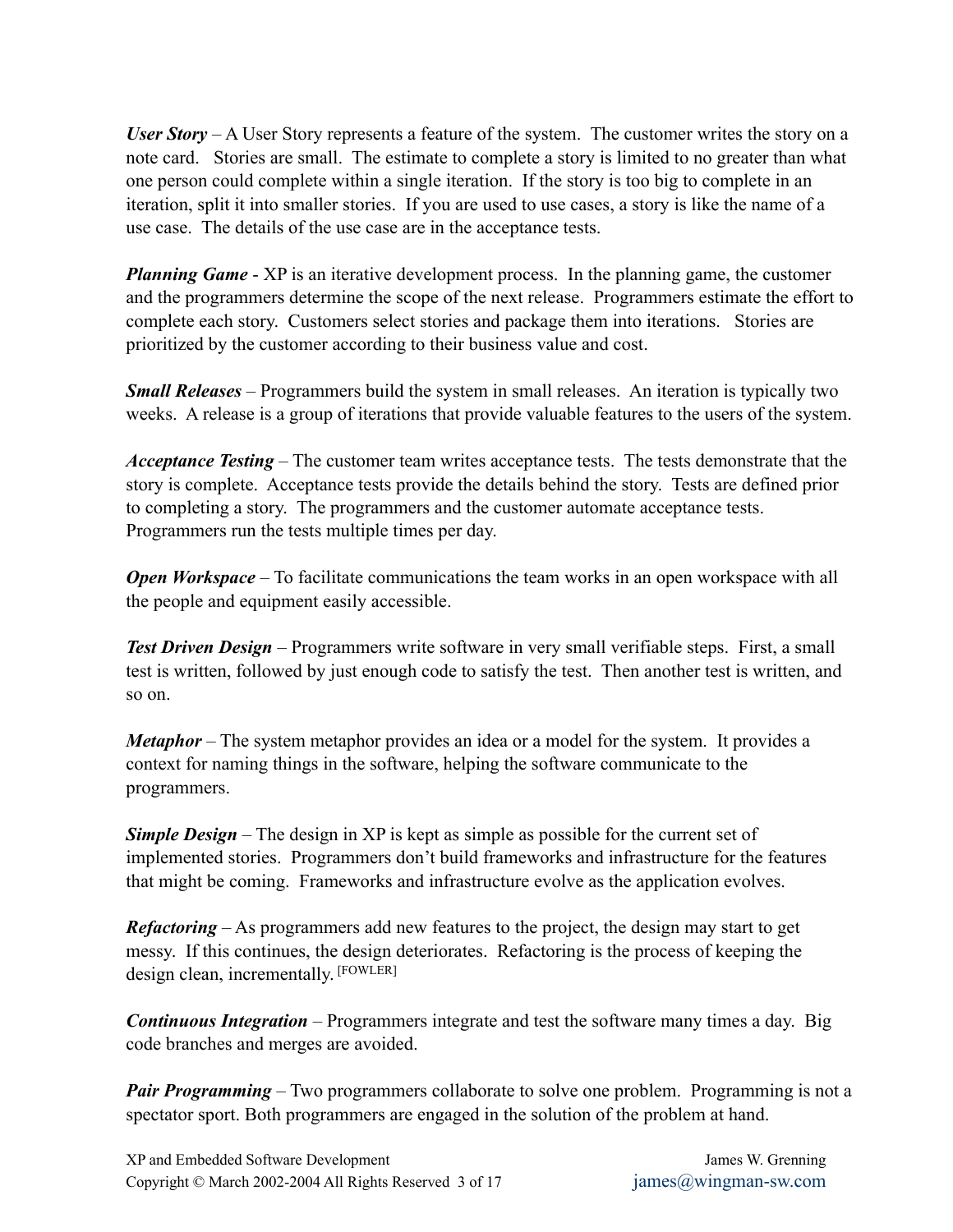*Collective Ownership* – The team owns the code. Programmer pairs modify any source code as needed. Extensive unit tests help protect the team from coding mistakes.

*Coding Standards* – The code needs to have a common style to facilitate communication between programmers. The team owns the code; the team owns the coding style. Individuals may have to give up their favorite conventions to conform to the team style. The standard is determined by the team.

**Sustainable** Pace –The team needs to stay fresh to effectively produce software. Creating a product is like running a marathon. We sprint at times during the marathon, but we are careful to reserve our strength so that we can finish the race.

## **Implications**

If we are keeping our design simple, working in small iterations, and developing features in some order dictated by the customer the programming team has to be skilled at evolutionary design. We have to start with a simple feature and a simple implementation and evolve that into a viable product. Let's see how that works.

# **Getting a Project Started**

Early in an embedded project, the programmer often does not have any real target hardware on which to run the application. When using a traditional design up front process the programmer spends time writing and reviewing design documents. When using XP we start on the customer's most valuable work that can be completed in an iteration. We implement it, and then move on to the next most important set of stories. This process continues until the system has enough functionality to ship.

We don't have any hardware to play with, but we have to get started. What do we do? The first activity of an XP project is exploration. The exploration's goal is to determine the scale of the project, set a direction, and develop the first release plan. We want to quickly move to development and start putting our efforts into the creation of the software.

In exploration, we set the boundaries of the system and write as many stories for the system as we can. The programmers then estimate the effort to build each story. Stories should be no bigger than the effort needed for one person the implement the story in two weeks. Now wait a minute! How can we develop anything of value in two weeks? It can be hard to break stories into such small pieces, but that's what we do. Stories are fine grain features. Small stories allow the customer to exercise a lot of control over the project. Ideally a story is valuable to the end user in its own right, or is a demonstrable part of a bigger feature.

The customer writes stories about the behavior of the system. For example, let's say we are developing a telephone switch for small businesses, also known as a Private Business Exchange (PBX). The big story: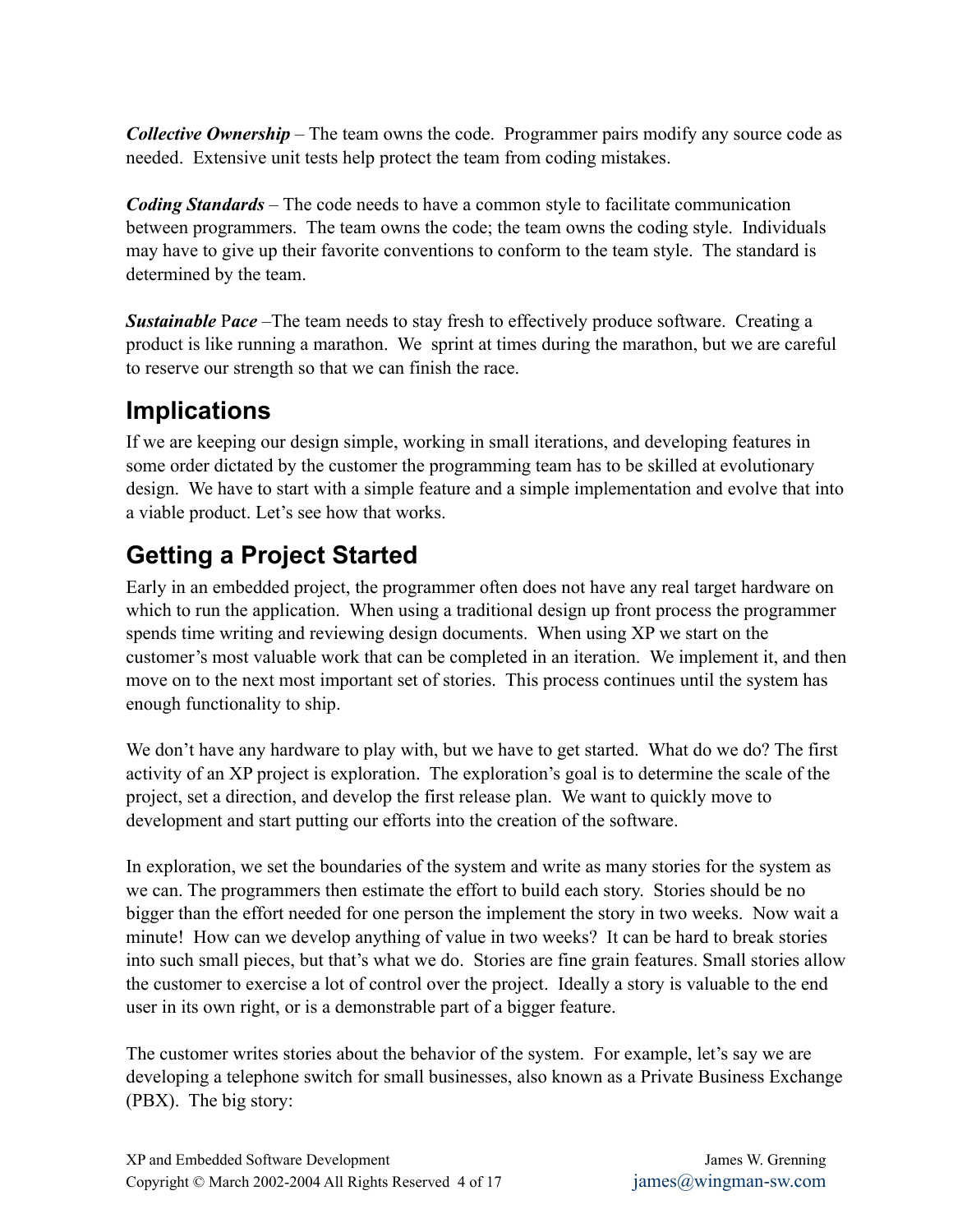"Telephone extension can place a local phone call but going off-hook and dialing a 9, the cheapest line available is chosen from the trunk lines, the call duration is recorded in the PBX database for departmental charge back… and the system can handle 2000 extensions with outside calls equal to the number of trunks and inside calls involving 25% of the extensions"

That's a big one. To deliver this PBX story we'll need working hardware and software. It may be months or years from being able to deliver that. The key to steering an XP team is to break the big stories up into small, architecture spanning, verifiable units of functionality.

Lets try some smaller stories:

- Off-hook generates dial tone
- On-hook
- Extension calls extension
- Extension calls busy extension
- Flash, call transfer
- Flash, three way call
- Extension goes off-hook dials "9" and a line is available
- Extension goes off hook and dials "9" no lines are available
- Call records are filed by extension
- Round robin trunk group
- Priority trunk group
- Trunks groups are chosen based on number called

These stories are parts of the bigger story. They provide definite behavior. The customer can choose stories that must be included in the system, stories that are the most important and best understood. Each story demonstrates a small part of the system functionality except for one thing…

#### **Hardware is Not Ready**

XP's focus on automated testing can really help get the embedded software effort off the ground early. I believe this is a key benefit to embedded software developers. So, how can we start developing the stories without the target platform? Good design techniques and simulation provide the key to solving this problem. Stories are vertical slices through the architecture. When a story requires access to some non-existent hardware, we create an interface and a fakedout version of hardware in software. If our application could have any interface to the hardware, a really convenient interface is best. So, we start with a simple, convenient interface. This interface shields the application from the implementation details. It should be pretty easy to ignore the implementation details right now, considering we don't have any implementation details. The details will change as hardware evolves, but the abstract view of the hardware interface should be able to hide the details.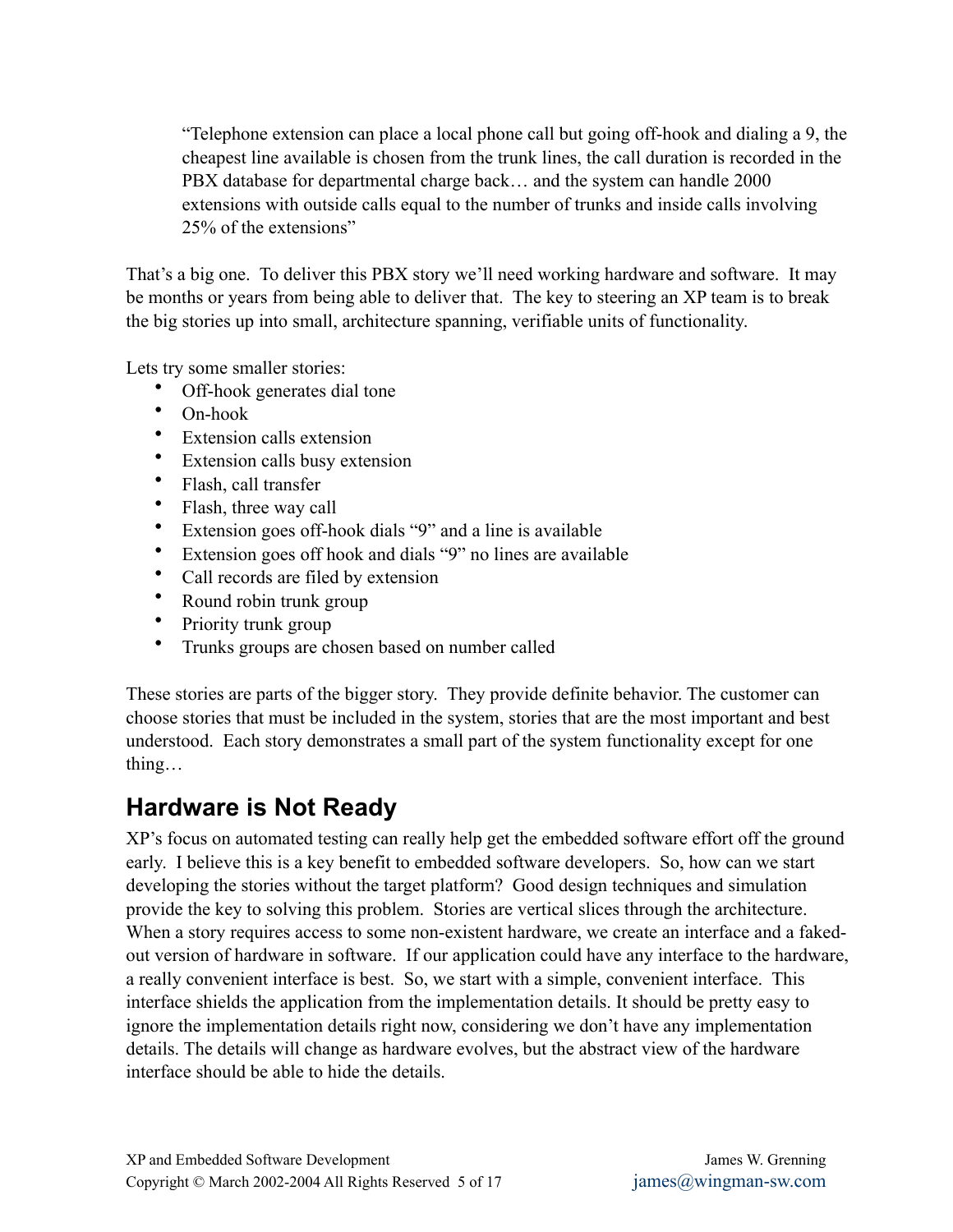This may sound crazy, but not having hardware at the beginning of the project is an advantage. It forces the embedded software developer to look at the problem more abstractly. It keeps the API of the hardware interface safely isolated from the application.

Let's start developing the call processing part of the application. The "Off-Hook" story could start with a design like this:



One simple call processing system can get offHook and onHook events from a line card, then tell the line card to turn on or off dial tone. We don't have a real line card yet, and we don't need to deal with everything it eventually must do. We start with a simple design. We bump into some edge of the system that does not exist yet, so we create an interface. We also know that call processing is going to get very complex. It's implementation will grow. Nevertheless, that does not stop us from an initial simple implementation that we can use to work out architectural ideas and demonstrating progress through our tests. By the way, the testing pattern being used here is called Mock Object.<sup>[MACKINNON]</sup>

How do we test this? We need a unit test tool. There are many free unit test tools available<sup>1</sup>. For this example, I'll program in C<sup>++</sup> and use CppUnitLite for unit testing. I'll be leaving out some C++ to keep the example brief (such as destructors, constructors and assignment operators). I'll also put all the code in the header file, for now.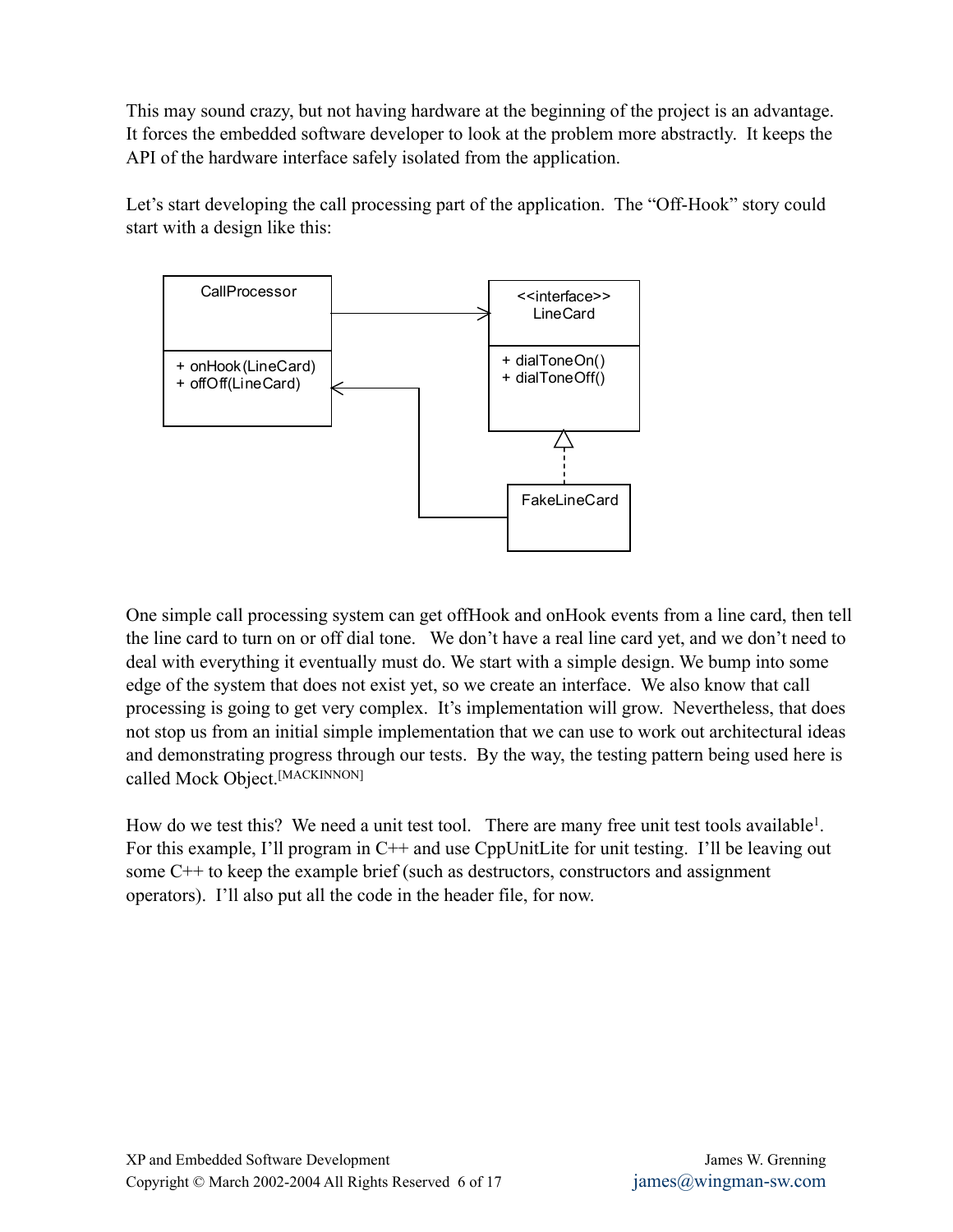Here is our initial test. We're using the TEST macro from CppUnitLite. This macro defines a test and installs it into the CppUnitLite TestHarness. This test tells us about the initial state of the system. Initially dial tone is off. The CallProcessor is told that an off-hook was detected on the given line card. We then expect that the line card is generating dial tone. The CHECK macros are simple Boolean checks. The macro succeeds when the value evaluates to true. The TestHarness notifies the user of any errors.

```
//CallProcessorTest.cpp
#include "TestHarness.h"
#include "CallProcessor.h"
#include "FakeLineCard.h"
TEST(CallProcessorTest, DialTone)
{
   CallProcessor* cp = new CallProcessor();
   FakeLineCard* lc = new FakeLineCard();
   CHECK(lc->isDialToneOn() == false);
   cp->offHook(lc);
   CHECK(lc->isDialToneOn());
   delete cp;
   delete lc;
}
```
Here is our first cut at the LineCard interface. The interface is implemented with pure virtual member functions in C++. We can expect that this will evolve into something more complex with more features as stories are added to the system. But don't worry about it yet.

```
//LineCard.h
class LineCard {
  public:
      virtual void dialToneOn() = 0;
        virtual void dialToneOff() = 0;
}
```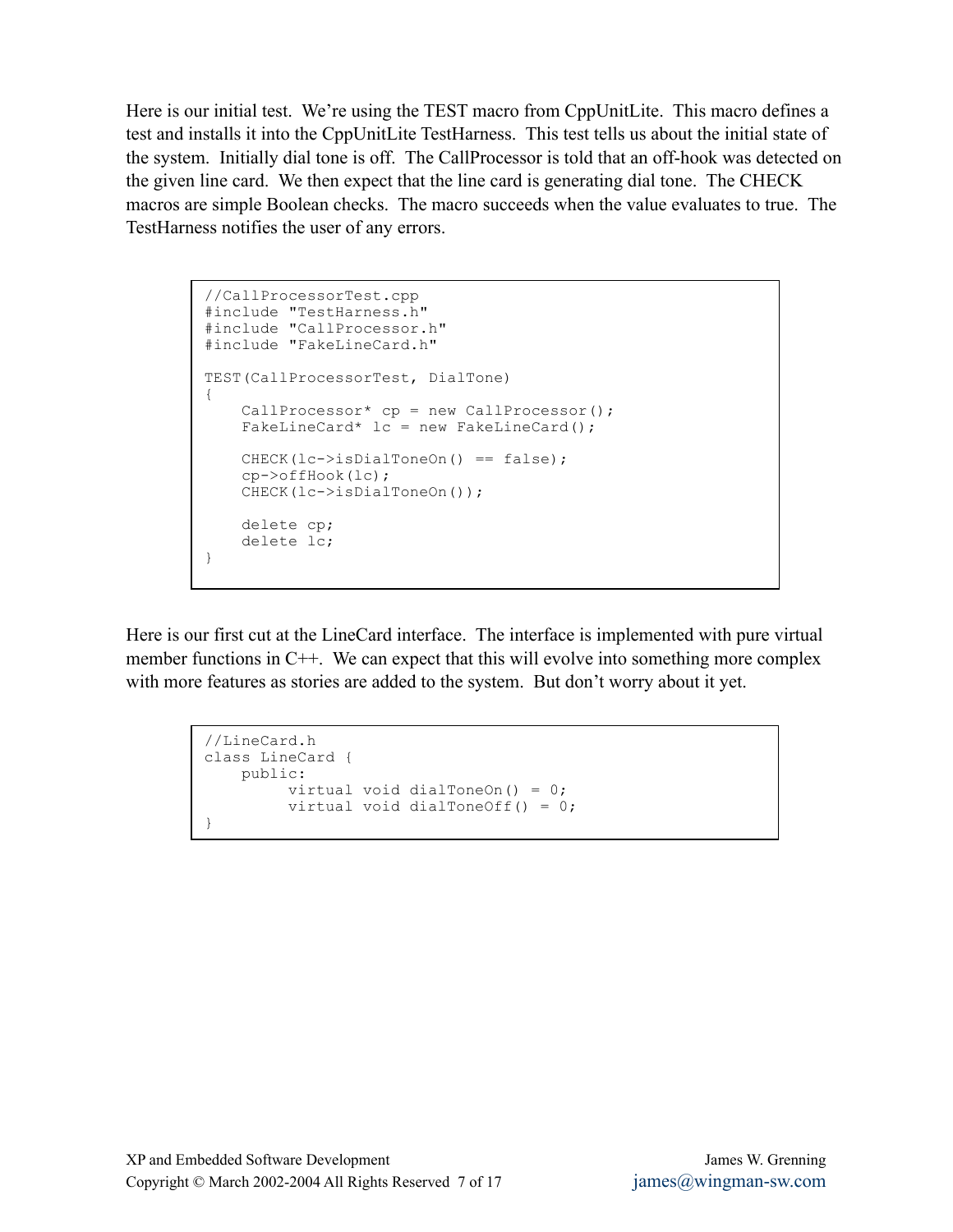The FakeLineCard implements the LineCard interface and adds a method to check the state of the simulation. The FakeLineCard can be substituted anywhere a LineCard is expected.

```
//FakeLineCard.h
#include "LineCard.h"
class FakeLineCard : public LineCard
{
 public:
   FakeLineCard()
   : dialToneOn(false) {
    }
   void dialToneOn() {
       dialToneOn = true;
   }
   void dialToneOff() {
       dialToneOn = false;
    }
   boolean isDialToneOn() {
       return dialToneOn;
   }
  private:
   bool dialToneOn;
}
```
The CallProcessor is told of on-hook and off-hook events and given a reference to the LineCard that detected the event. CallProcessor has no idea if it is working with a real or a fake line card.

```
//CallProcessor.h
#include "LineCard.h"
class CallProcessor {
 public:
    void onHook(LineCard* lc) {
       lc->dialToneOn();
    }
    void offHook(LineCard* lc) {
      lc->dialToneOff();
    }
}
```
We have started our design and have a couple of interesting architectural elements already: the LineCard interface and the CallProcessor. We also should have a working test! Time to celebrate! The test simulates an off-hook, and then checks that there is dial tone. Right now, it gives us firm footing and a report of no errors from CppUnitLite. Wait a second! The test failed. CppUnitLite reports an error! What is wrong with this code? The test shows that when an offhook is simulated, the simulated line card is not generating dial tone as expected. Oh! I see it. I had the logic backwards in CallProcessor. I find that these minor errors happen to me all the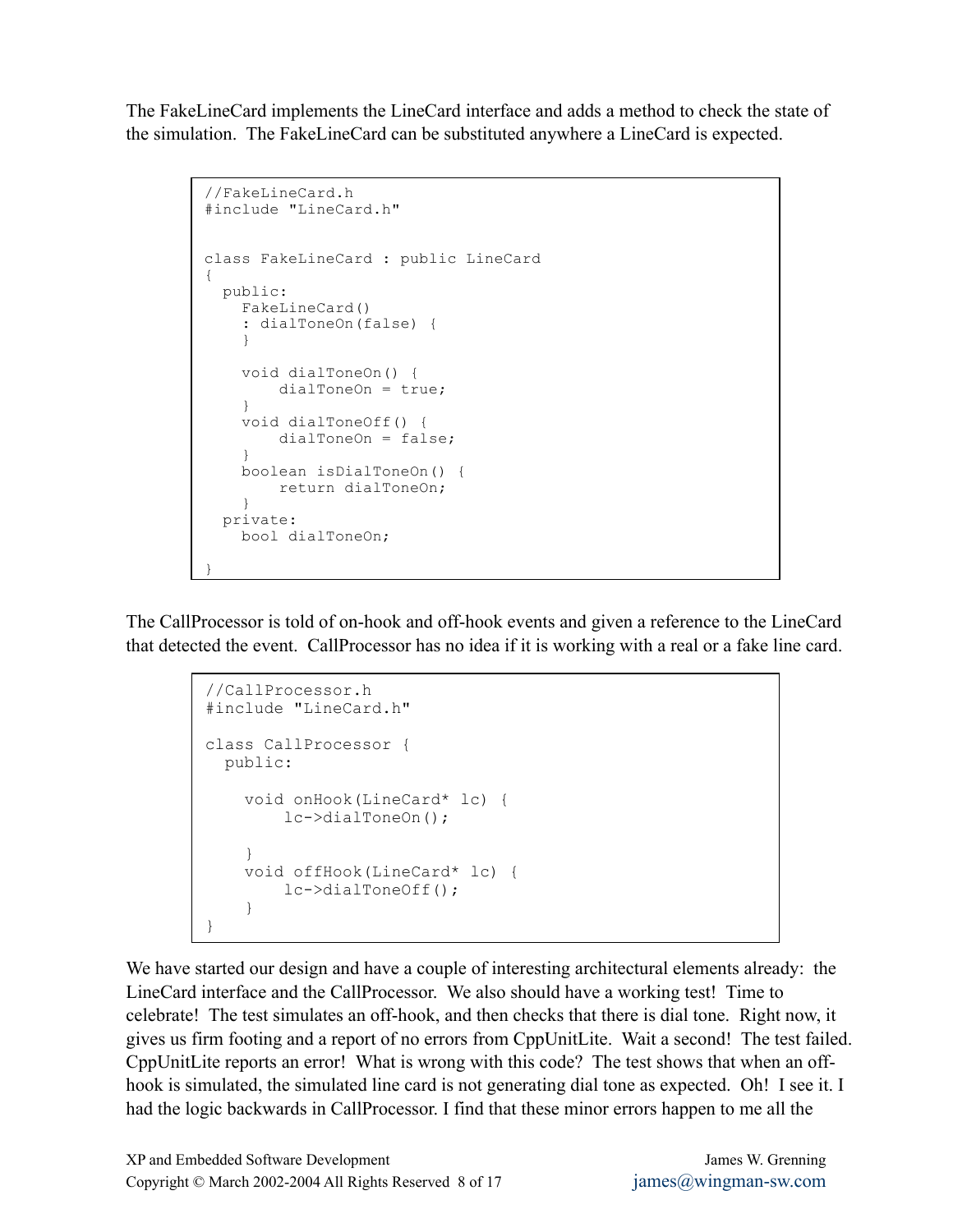time. How about you? This bug would have been a lot harder to find after a day or a week of coding. This test cost us very little, but already paid me back. The tests keep on giving. Every time a change is made all the tests are run. Showing any unexpected side affects immediately. Here is the corrected code.

```
//CallProcessor.h - Version 2
#include "LineCard.h"
class CallProcessor {
 public:
   void onHook(LineCard* lc) {
       lc->dialToneOff();
    }
   void offHook(LineCard* lc) {
       lc->dialToneOn();
    }
}
```
Well, how should the system detect the off-hook and on-hook events? That sounds like a job for the line card. We know we don't have a line card, so let's evolve our design to look more like we expect it later. When a LineCard detects an off-hook, it has to let the CallProcessor know, which in turn tells the LineCard to generate dial tone. First let's evolve the tests to match the architectural vision. Notice we are evolving the LineCard to know about its CallProcessor. The test looks like this:

```
//CallProcessorTest.cpp - version 2
#include "TestHarness.h"
#include "CallProcessor.h"
#include "FakeLineCard.h"
TEST(CallProcessorTest, DialTone)
{
   CallProcessor* cp = new CallProcessor();
   FakeLineCard* lc = new FakeLineCard(cp);
   assertTrue(lc->isDialToneOn() == false);lc->simulateOffHook();
   assertTrue(lc->isDialToneOn());
   delete lc;
   delete cp;
}
```
The revised simulation shows how an off-hook results in the FakeLineCard telling the CallProcessor about the event.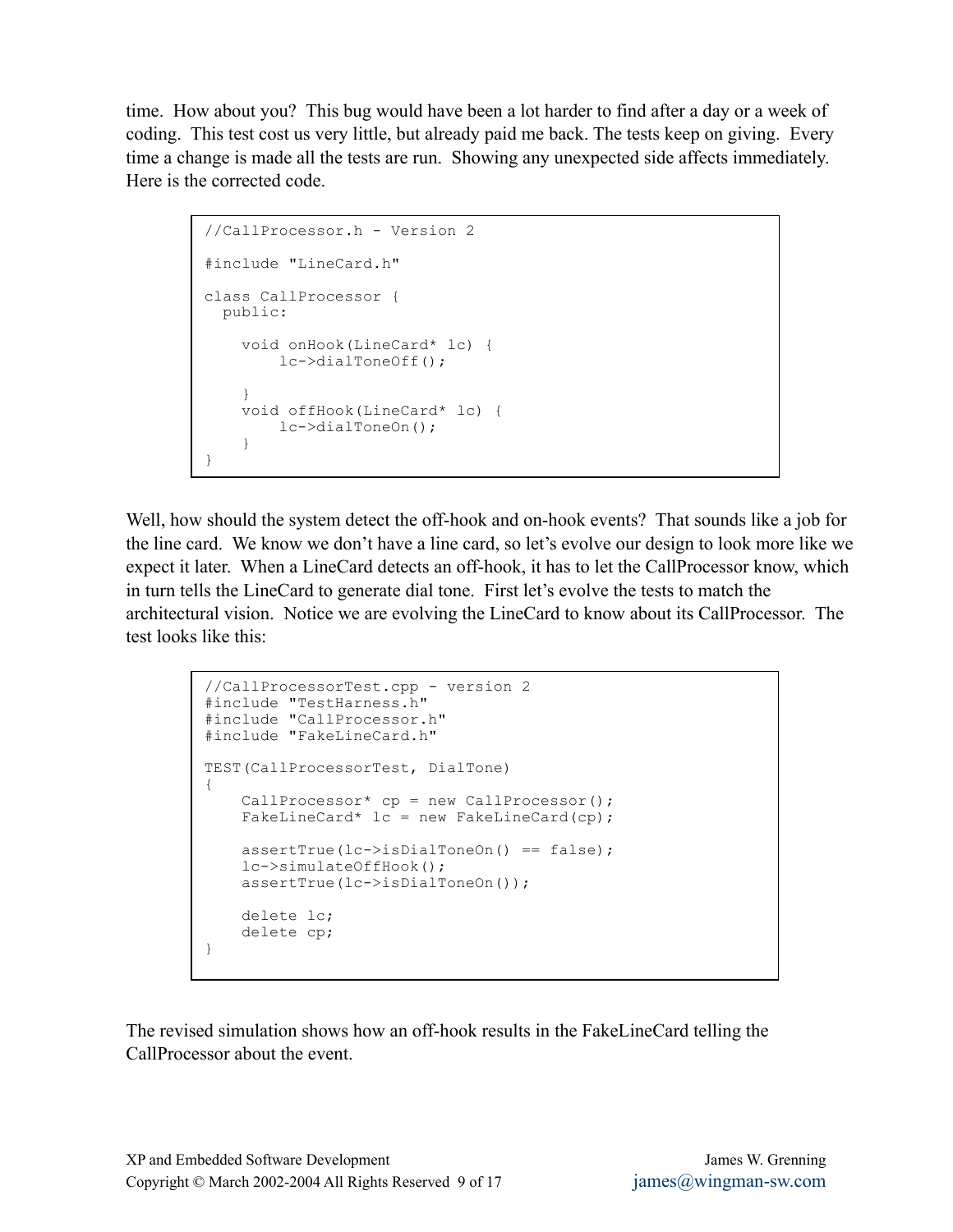```
//FakeLineCard.h - version 3
#include "LineCard.h"
class FakeLineCard : public LineCard
{
 public:
   FakeLineCard(CallProcessor cp)
    : dialToneOn(false)
    , callProcessor(cp) {
    }
   void dialToneOn() {
       dialToneOn = true;
    }
   void dialToneOff() {
       dialToneOn = false;
    }
   boolean isDialToneOn() {
       return dialToneOn;
    }
   void simulateOffHook(){
       callProcessor->offHook(this);
   }
 private:
  bool dialToneOn;
   CallProcessor* callProcessor;
}
```
This test and simulation is very simple. It is one of its strengths. It demonstrates our newborn architecture. CallProcessor is very simple right now but it is the real CallProcessor. The interaction between a LineCard and CallProcessor is simple. When we get a real line card we'll evolve the line card design to support the new version of hardware. The CallProcessor won't know or care if it uses a real or simulated LineCard. We continue to test the CallProcessor with the simulation. As the design grows in complexity, the tests that cover it also grow. CallProcessor will undoubtedly grow and divide into other classes. As the design and the tests grow, we continue to test that an off-hook results in generating dial tone. Some future change may break this test. We'll be ready to catch that side-effect defect. This test and ones like it catch defects that otherwise make it into production, or at least have to be found some other more expensive way.

A very interesting side affect of using test driven development, is that progress is much more predictable. TDD is more efficient and predictable than code-now-debug-later programming. What is the average cost of fixing a simple bug at your company?

This process can continue to evolve the relationship between the LineCard and the CallProcessor. Later when we get a real line card, we can adapt its API to meet the architecture we have developed. This focus on testing leads to modular, decoupled software. I expect that CallProcessor will grow in complexity and need to be split. We can wait, it will not be that hard to do.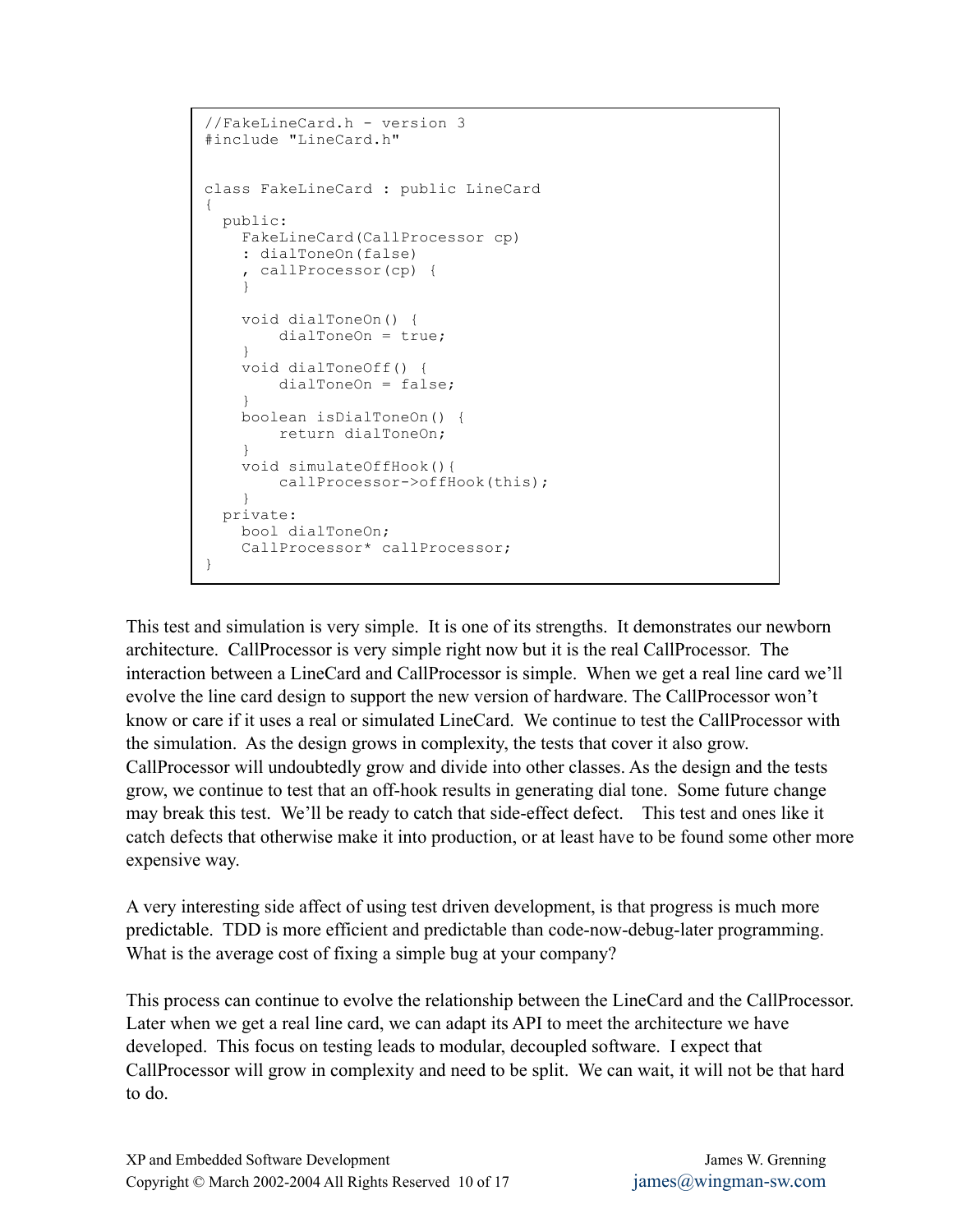We have completely ignored the complexities of concurrency, scalability and performance. We limit the scope of the iteration so we can stay focused. Some future stories will drive the need for concurrency. We won't try to solve the whole problem at once. Modularity help us reshape the software, as we need.

# **Acceptance Tests**

The customer develops acceptance tests. Acceptance tests must be automated. Acceptance tests demonstrate to the customer team that the agreed upon functionality is in the system. A common way to do that is to provide the customer team with a scripting language to feed various traffic scenarios into the system. For example:

LINECARD 1 OFFHOOK VERIFY LINECARD 1 DIALTONE LINECARD 1 ONHOOK VERIFY LINECARD 1 NODIALTONE

At some point, we want the customer to pick up phones and listen for dial tone, etc. Manual tests may be needed, but they are not consistent and repeatable. Automated tests are the goal. That means that we have to slice away a bit of the outer layer and replace it with a testing interface. We create a piece of code that reads and interprets the script, then calls the appropriate methods on the application. The acceptance test harness captures and verifies the responses. Because of the flexibility of our architecture LineCard implementations can stand in for each other. During acceptance testing, another LineCard implementation simulates the behavior needed to keep the CallProcessor happy and writes out its actions to a log file. The test script's VERIFY command checks for the desired result.

Much of the embedded application logic can be developed and tested. Application logic is verified by the customer team through the techniques described above. We don't need real hardware to make progress. Even when we have real hardware, we continue to test the system through automated scripts. We run them multiple times per day. The tests run fast and do not require target hardware or special external test equipment. We try to test everything possible without the hardware and without manual intervention. Of course, there may be some testing of the fully integrated system, once we have one. We try to minimize the need for manual testing.

## **Concurrency**

As this application grows, there undoubtedly are stories that lead us to need concurrent processing. Up to this point we have code running in a single thread proving the application logic developed. Now our customer plays the story that breaks our single threaded model, such as "Fifty users go off hook at the same time". We could go and start adding threads to our application classes. If we mix threads up with the application logic, it gets hard to test. Keep in mind that the threading structure of a design needs to evolve over the life of the application. If the threads are intertwined with the application, it is much harder to untangle when concurrency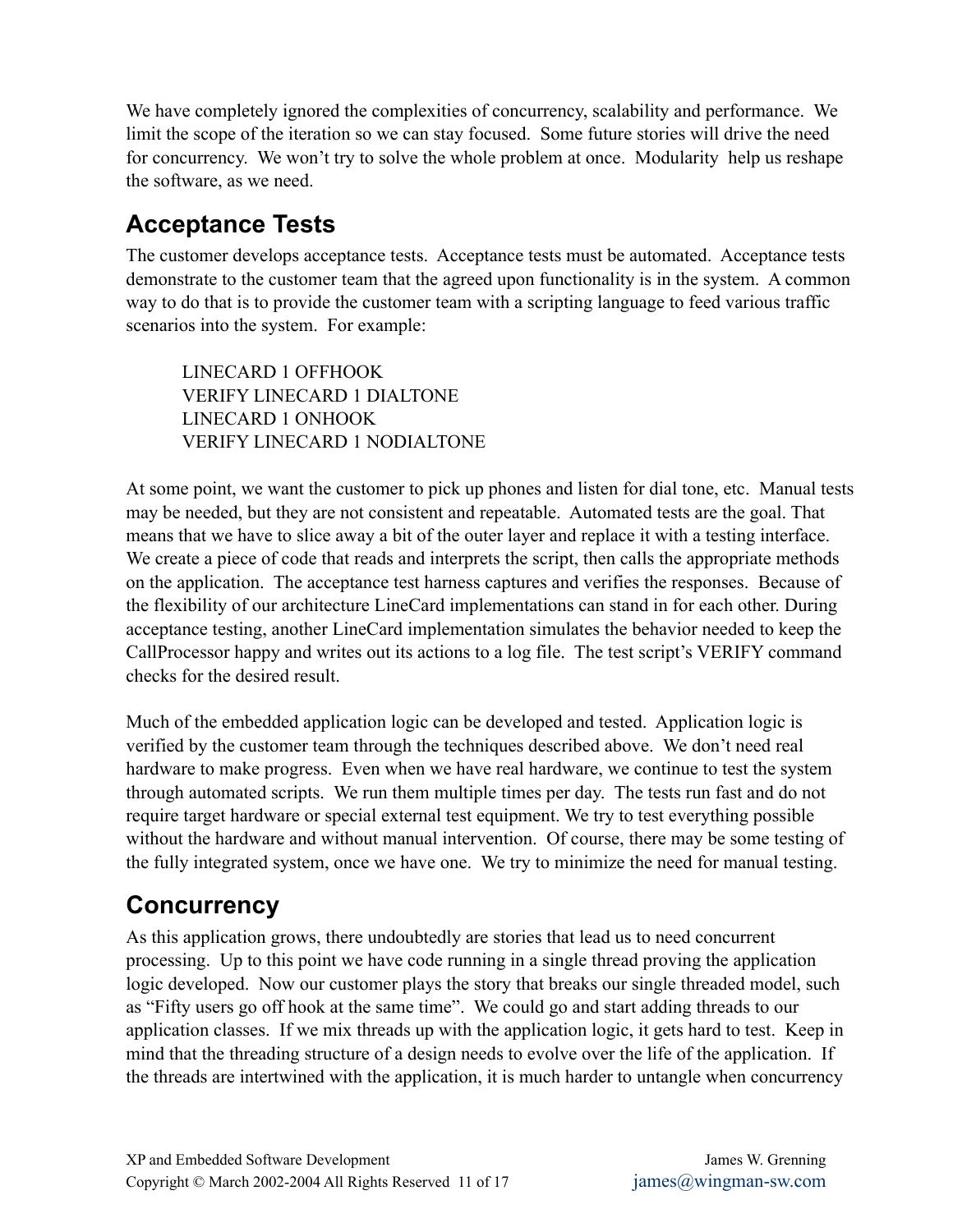needs change. Let's opt for a good design decision; keep threading logic separate from application logic. We are practicing separation of concerns.

What is a simple way to handle it? For starters, let's say that each physical line card has its own LineCard instance, whose methods run in the LineCard's thread. Here we employ the idea of an ActiveObject<sup>[SCHMIDT]</sup> in our design. An ActiveObject is an object that runs in its own thread.



The ActiveLineCard is an ActiveObject. It has its own thread. Calls to it cause the specific line card request to be executed in the ActiveLineCard's thread. The ActiveLineCard delegates the calls to a RealLineCard or a FakeLineCard through the LineCard interface. The threading logic is contained in the ActiveLineCard. By keeping the tests for ActiveLineCard and RealLineCard separate, we simplify testing.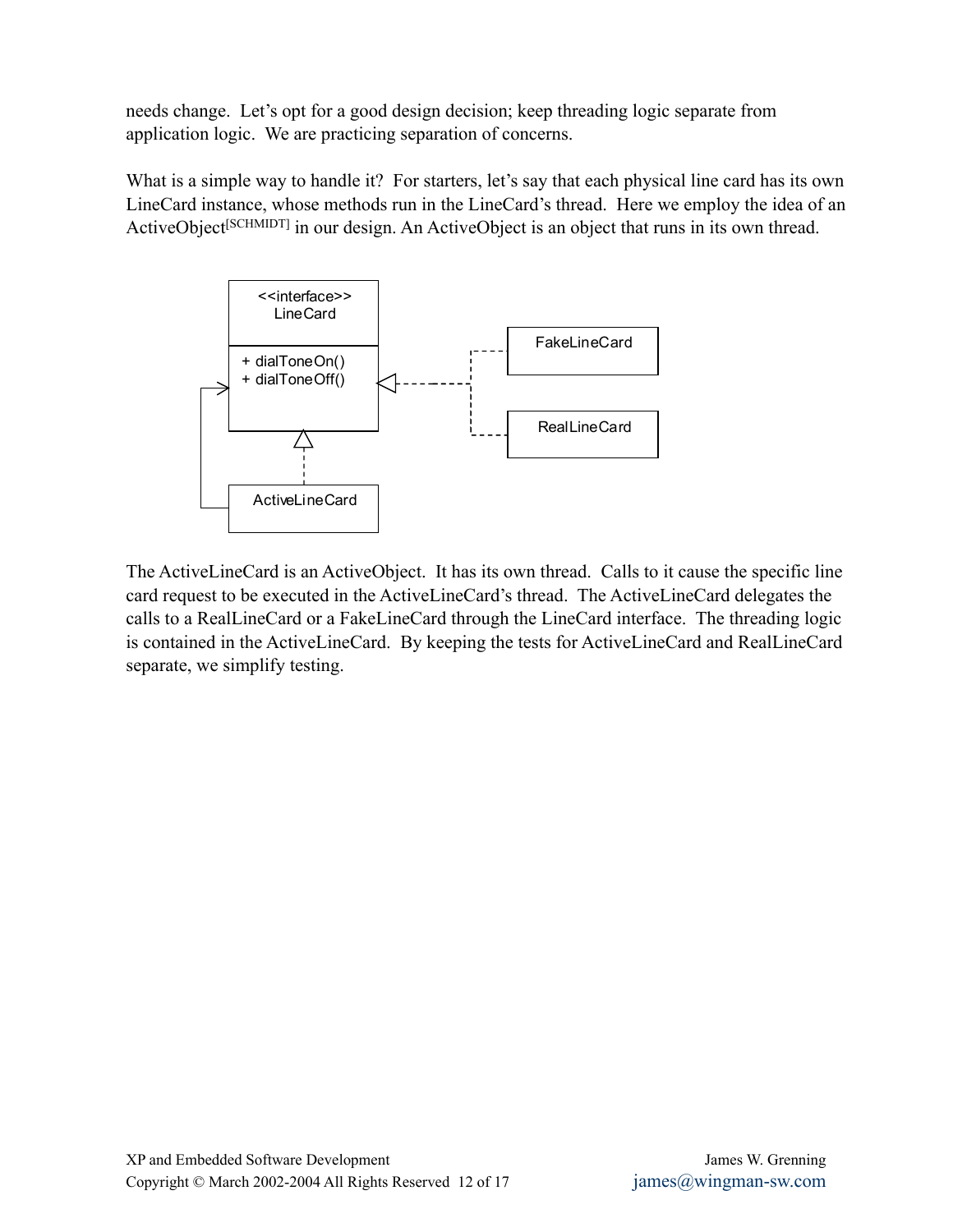# **Evolutionary Designs**

It's tempting to add an interface to the CallProcessor to allow more decoupling. In XP we wait until the additional architectural elements have a clear need, thus keeping excess complexity out of the system. We will probably come across some test, or new user story that forces the need for the decoupling. If we're wrong and the need never arises, then we don't pay for the added complexity. Changing the design to incorporate the interface is a small change, but we'll wait until we need it. We would use the "Extract Interface" <sup>[FOWLER]</sup> refactoring once we determined it is needed.



A good design is important. In XP, designs evolve. As a mater of fact, all designs evolve. If we neglect refactoring, the design modifications can quickly destroy the design slowing our responsiveness to the changing business needs. The design-centric XP practices (Test Driven Design, Simple Design, Refactoring, Metaphor) provide support for changing the software design. A simple design with a consistent metaphor is easier for the team to understand. When the design starts to deteriorate, refactoring techniques are used to clean up the messy parts of the design. We can refactor with confidence because we have the safety net the automated tests provide. A design surrounded by tests is safer to modify because the tests detect when we make mistakes. These techniques give us confidence that we can evolve the design. Design decisions are made incrementally. The code is kept clean and modular; resulting in a system that is easier to evolve.

Many systems start out with a good clean design. New requirements pummel the system. When the existing design cannot cleanly support the new requirements, the design degrades. The good design is lost forever if the team does not refactor. XP teams refactor to keep the design alive.

#### **Real Time**

Embedded systems often have real time performance constraints. When the customer plays specific performance stories, we can devise unit and acceptance tests. These tests are not easy to write, but neither is it easy to test the real time performance in a live system.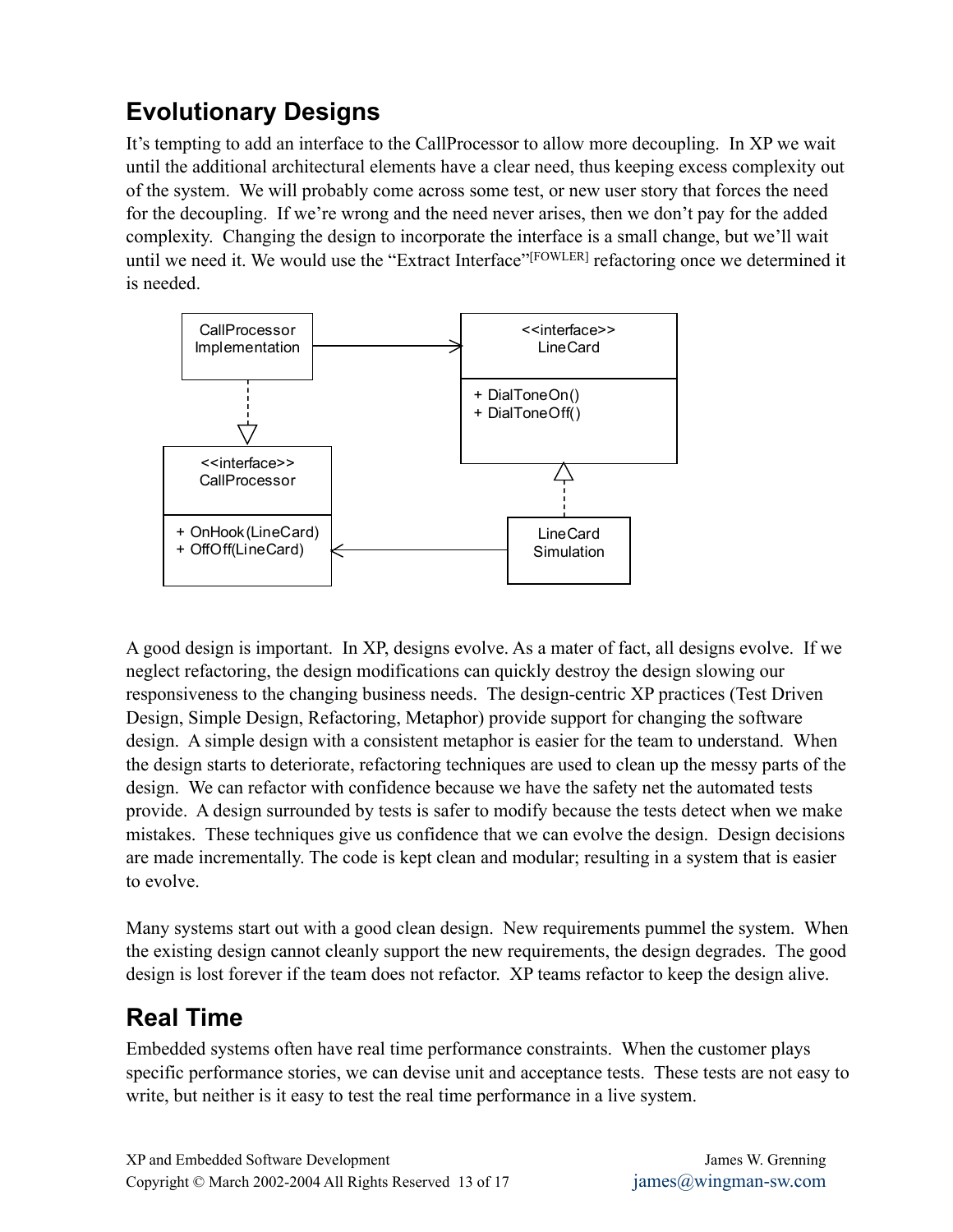Let's say we determine that a specific interrupt service routine must complete within a specific time period. We write unit tests to check the execution time of specific code sections. Run this test on the target platform. We may have to ask our hardware designer for a timer we can use for these kinds of tests. If there is a meaningful way to run it on the development platform, go for it.

We can create acceptance tests that simulate loads and event sequences that may be difficult to generate on a live system. Our tests pump in a known traffic load such as N calls per second with M LineCards. We monitor the amount of CPU used during various loads, and count the number of lost calls. In addition, we sample the behavior of specific LineCards during the load test and verify that they behave properly during load.

What do we do if we discover a performance problem? "You optimize because you have a problem in performance… Without performance data, you won't know what to optimize, and you'll probably optimize the wrong thing." <sup>[NEWCOMER]</sup>. Newcomer tells us that data is needed to locate the performance problems. He says you won't be successful with speculative optimizations. Keep the design clean and modular. If the performance tests fail, collect data to point you to the specific performance problem and solve it. Would you like to fix a performance problem on a system with a clean design or a messy design? (this is not a trick question)

## **Development Tools**

One potential obstacle to using XP for embedded systems development is the availability of tools. Some specific development system problems you might encounter are:

- No OO programming language (Java, C++)
- Inability to run code on the build system
- Compiler incompatibility
- Lack of a unit test tool like JUnit or CppUnitLite for your development or execution environment

#### *No OO programming language*

Don't be discouraged. XP values and many of the practices are still open to you. An OO programming language is not mandatory to do XP. OO facilitates module decoupling. Without OO it is more difficult to test pieces of the system independently. There is no easy runtime substitutability. If you do not have OO, you may have to rely more on acceptance testing than unit testing as it is difficult to unit test without the advantages of run-time polymorphism. Linktime substitutability may be helpful for some tests. See a  $C/C++$  Users Journal article describing test driven development in C.<sup>[KOSS]</sup>

#### *Inability to run code on the build system*

Don't give up so easy! If the development system and the target system are different execution environments, figure out how to build for both environments. Can you work around the compiler differences? It's worth the effort. Often target systems are scarce and extremely expensive. Running simulations and unit tests on the development system keeps the team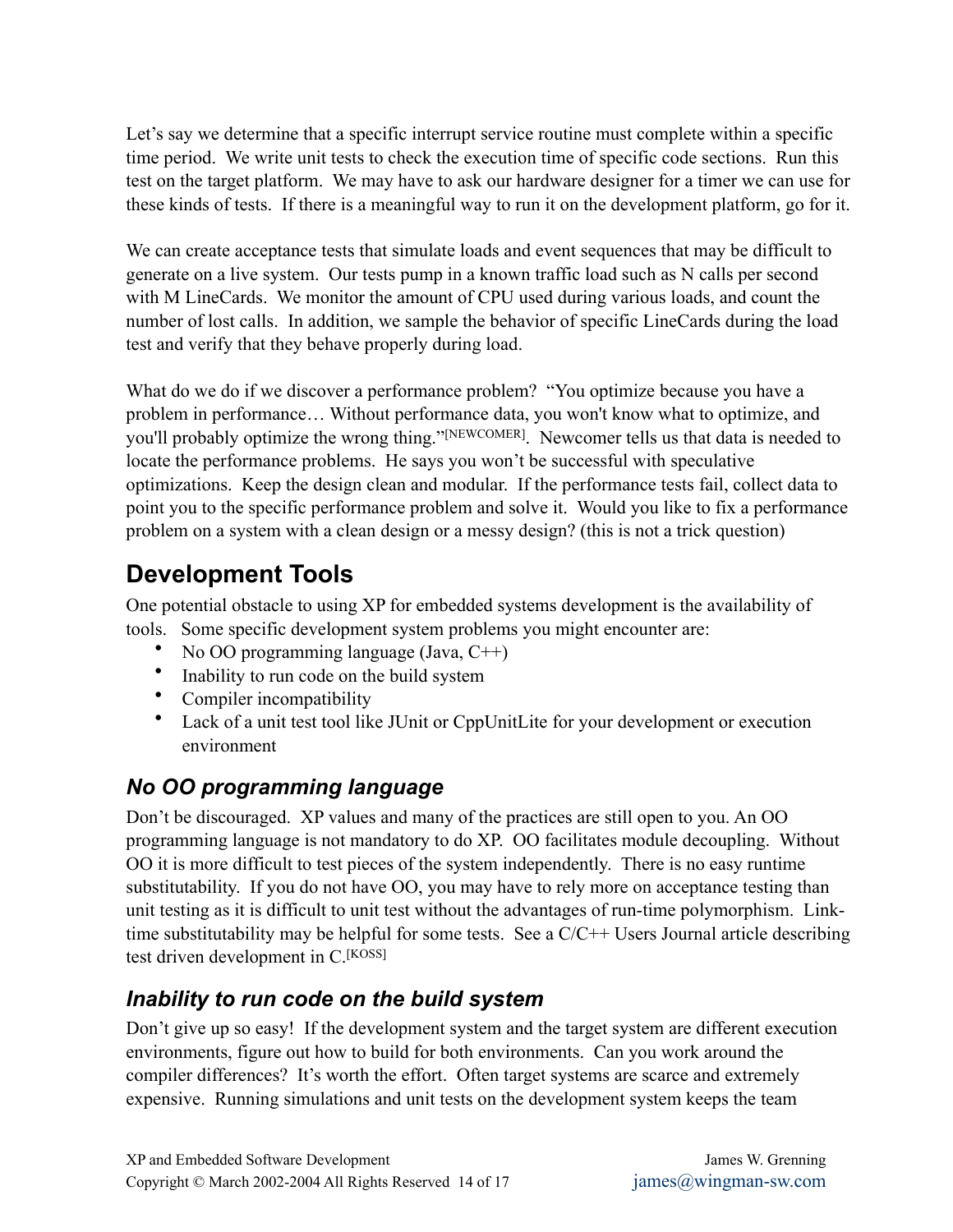moving forward. We have a much better chance of our code running on the target if we get it running on the development platform first.

If it is impossible to run the code on the development system, then all execution must be done on the target platform. This slows down development. XP relies on a fast change, compile, and test cycle. The cycle needs to run every few minutes or faster. A slow download delays this productive feedback loop.

If running on the development system is really not an option, port a unit test harness to your target or write your own. Unit test tools are simple. Compiler incompatibility could make it difficult to port a unit test tool. CppUnitLite is a handy test harness that is designed to be highly portable.

Writing a unit test tool won't be too bad. It is just a place to hang your unit tests. A starter test framework is just a list of Boolean functions. Start simple and evolve.

# **Safety Critical Systems**

XP has a focus on sufficient quality for the application being developed. To paraphrase, the customer decides to build and pay for the quality that is needed. This is accomplished by defining the stories and the tests for the system. Safety critical systems differ from other applications in that they have safety critical requirements. Skilled individuals must work out the hazard scenarios that must be handled. As those requirements are understood, stories and tests are added to the system that assures the system behaves safely.

Your company or industry may have specific safety requirements. This may mean the creation of specific documents. When adding documentation to XP ask "What is the objective of the document?" Think "Can the objective be met in other ways?" Documents are not evil, but they are expensive and can easily get out of date. Try to keep the documents executable. Can the automated tests serve the purpose of the document? If the tests are not enough, see if the document can be created automatically. For example a traceability document might start at a user story. The story leads to a set of acceptance tests. Could the trace through the code for a specific acceptance test be generated from the running code?

I think Steve McConnell sums it up nicely: "Products whose reliability is important must be developed more carefully than products whose reliability doesn't much matter."[MCCONNEL] XP practices are designed to result in high quality code that is thoroughly tested. I'd want to have a very skilled team, well understood safety requirements and high test coverage to name a few attributes of a safety critical project.

## **Resource Constraints**

Embedded software often has to run in constrained environments. The first embedded system I designed was a weather radar display system for the FAA. The display code lived happily in 12K of EEPROM. Yes, I mean K as in kilo-bytes. If you have a resource constraint, maybe you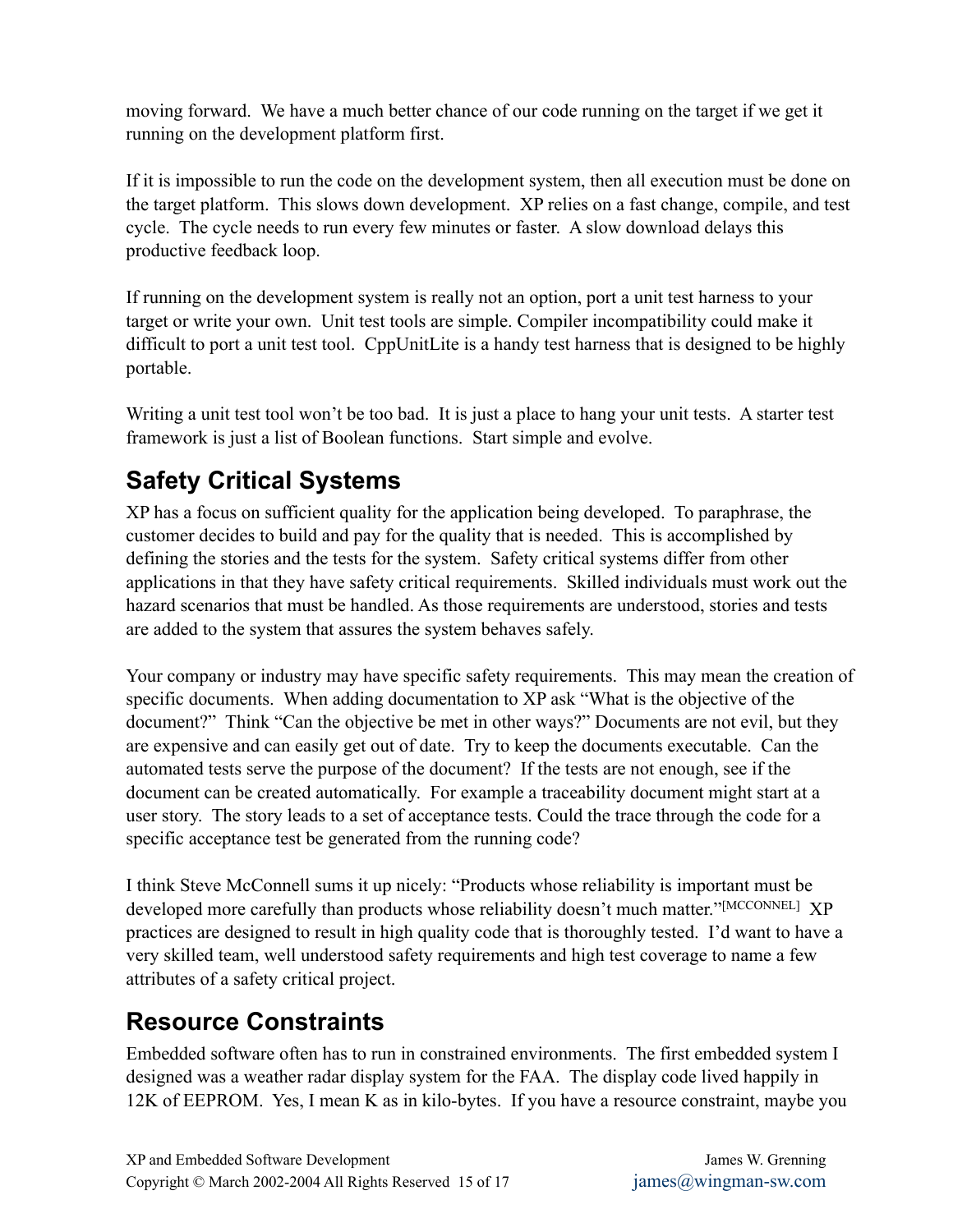can write a test for it. The link map provides the starting and ending address of the code and data segments. Do the math. Create a script that calculates the amount of memory used, and run it as part of your build. Establish a budget. Set up the tests to make sure that you are not exceeding the budget.

In XP we use a thing called a Big Visible Chart or BVC.  $[<sup>BECK2</sup>]$  A BVC is used to track critical metrics. Memory usage could be a critical metric, especially considering that according to the Laws of Computer Programming "Any given program will expand to fill all available memory". Your build process could periodically update the memory usage data in a BVC.



The example RAM Usage BVC is regularly updated and kept visible to the team. The team can look for trends. In this chart it looks like the team was in fair shape until iteration seven. Memory usage took a big hit. The team reacted to the spike in usage by reduced memory usage in iteration eight. If the current trend continues, it looks like the team will run out of memory in iteration ten or eleven.

#### **Conclusion**

Extreme Programming is an Agile software development technique. [AGILE] XP and Agile are about having motivated teams of people iteratively building software. The values and principles behind XP and Agile can help build better software faster. Even if certain practices need modification to work in your environment, the values and principles provide guidance.

One significant benefit for embedded software developers is the ability to make meaningful progress prior to hardware availability, supported by the practices of unit and acceptance testing. Another benefit is the potential for improved quality with the significant investment in testing that is made. Every software project I have seen can benefit from XP's improved process visibility and date predictability.

Tools may be problematic for some embedded systems development. Deploying embedded software may still have high costs, but XP techniques can help.

[BECK] Beck, Kent, Extreme Programming Explained, Addison Wesley, 1999

[BOEHM] Boehm, Barry W., A Spiral Model of Software Development and Enhancement, Computer, September 1987 pp43-57

Fowler, Martin, Refactoring Improving the Design of Existing Code, Reading, MA, Addison Wesley,1999 [FOWLER]

[MACKINNON] Tim Mackinnon, Steve Freeman, Philip Craig, Endo-Testing: Unit Testing with Mock Objects (tim.mackinnon@pobox.com, steve@m3p.co.uk, [philip@pobox.com\)](mailto:philip@pobox.com)

XP and Embedded Software Development James W. Grenning Copyright © March 2002-2004 All Rights Reserved 16 of 17  $\frac{1}{\text{ames}(a)}$  iames  $\frac{1}{\text{ames}(a)}$  iames in  $\frac{1}{\text{ames}(a)}$